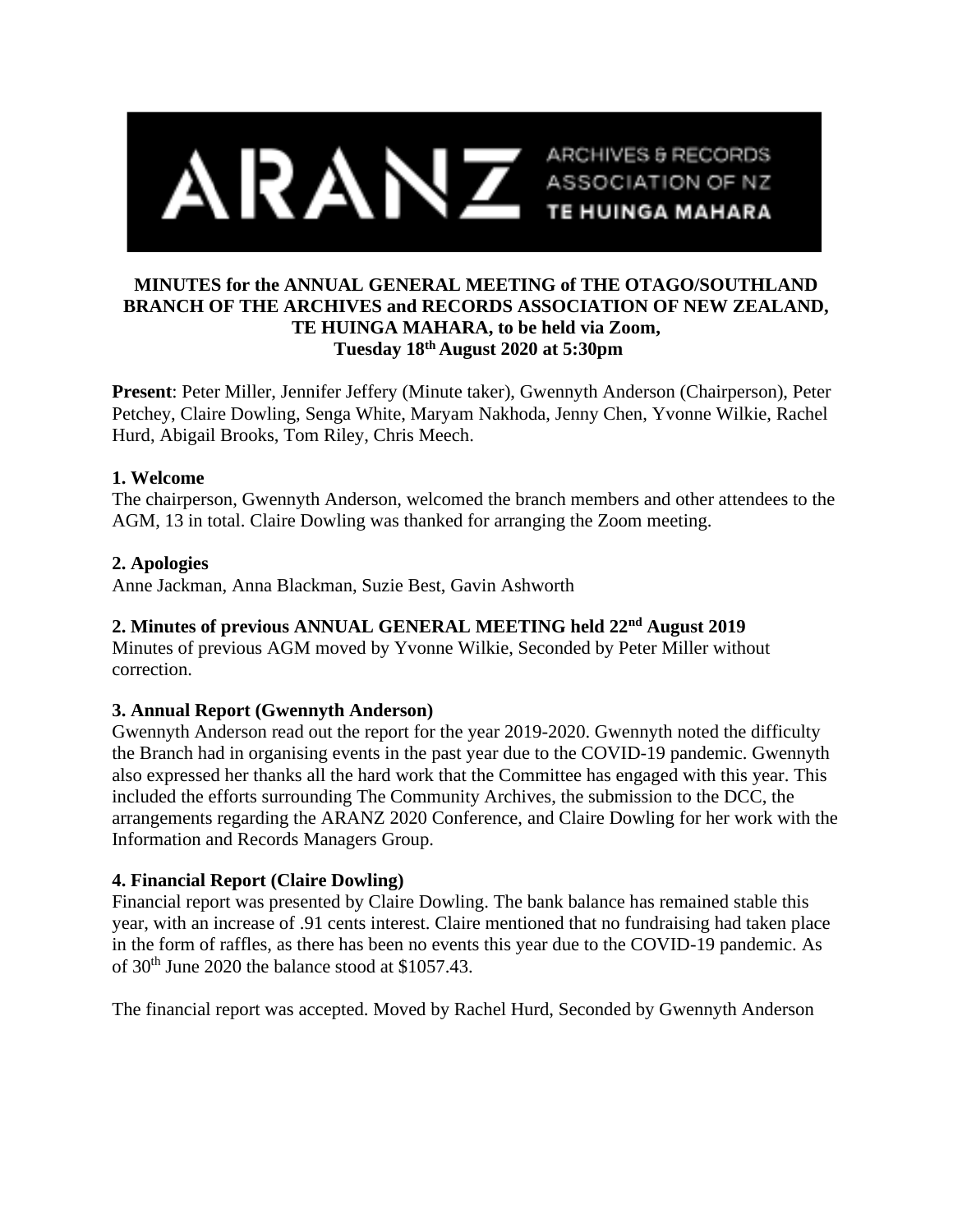#### **5. Nominations:**

| Tom Riley<br>Claire Dowling<br>Jennifer Jeffery | - Chair returning<br>- Treasurer returning<br>- Secretary returning | <b>Nominator</b><br>Gwennyth Anderson<br>Yvonne Wilkie<br>Jenny Chen | <b>Seconder</b><br>Peter Miller<br>Jenny Chen<br><b>Gwennyth Anderson</b> |
|-------------------------------------------------|---------------------------------------------------------------------|----------------------------------------------------------------------|---------------------------------------------------------------------------|
| <b>Nomination of Committee:</b>                 |                                                                     | Claire Dowling                                                       | Jennifer Jeffery                                                          |
| Gwennyth Anderson returning                     |                                                                     |                                                                      |                                                                           |
| Jenny Chen                                      | new                                                                 |                                                                      |                                                                           |
| Rachel Hurd                                     | returning                                                           |                                                                      |                                                                           |
| Peter Miller                                    | returning                                                           |                                                                      |                                                                           |
| Peter Petchey                                   | returning                                                           |                                                                      |                                                                           |
| <b>Yvonne Wilkie</b>                            | returning                                                           |                                                                      |                                                                           |
| Anna Blackman                                   | new                                                                 | <b>Tom Riley</b>                                                     | <b>Gwennyth Anderson</b>                                                  |

Gwennyth Anderson is stepping down as Chairperson, and had nominated Tom Riley to fill this position. Gwennyth will remain on the Committee. There was an additional nomination for Anna Blackman of Hocken Collections to become a Committee member. Anna Blackman was nominated by Tom Riley and was seconded by Gwennyth Anderson. It was decided by all current Committee members that another committee member would be beneficial. The Committee Branch now consists of ten members.

#### **6. Other business**

Peter Miller offered to speak about either the DCC Submission or The Community Archives to anyone who is interested. Jenny Chen asked about some clarification surrounding The Community Archives, and what was no longer supported by Archives New Zealand. Peter Miller explained that it was the actual database that was no longer supported by Archives New Zealand, and all that remained was the directory. Gwennyth Anderson thanked Peter Miller for all his hard work surrounding the DCC Submission and The Community Archives. Tom Riley thanked Gwennyth Anderson for all her dedication over the years, claiming it was a gargantuan effort and was very much appreciated by all.

Meeting was declared closed at 5:53pm.

### **Following the meeting Douglas Roberts will give an** *Archives Education Workshop***.**

Douglas Roberts gave an engaging talk on his work with Archives in the field of education. Douglas talked about a number of projects which have been successful. One of these projects was John Alex Vietch War letters, where local drama students made audio recordings of the letters, The East Dunbartonshire's War where students performed scenes created from letters of a nurse in World War One, the Boyd brothers war letters where another performance was created, and the Tiree mermaid deposition which was designed for young pupils who lived on the island of Tiree. Douglas was asked by Peter Miller as to how he gets funding for such projects, and Douglas informed us that he gets financial support from the Scottish Council on Archives and the Heritage Lottery Fund.

Douglas Roberts was thanked by all. Douglas then offered his contact details to all participants if they